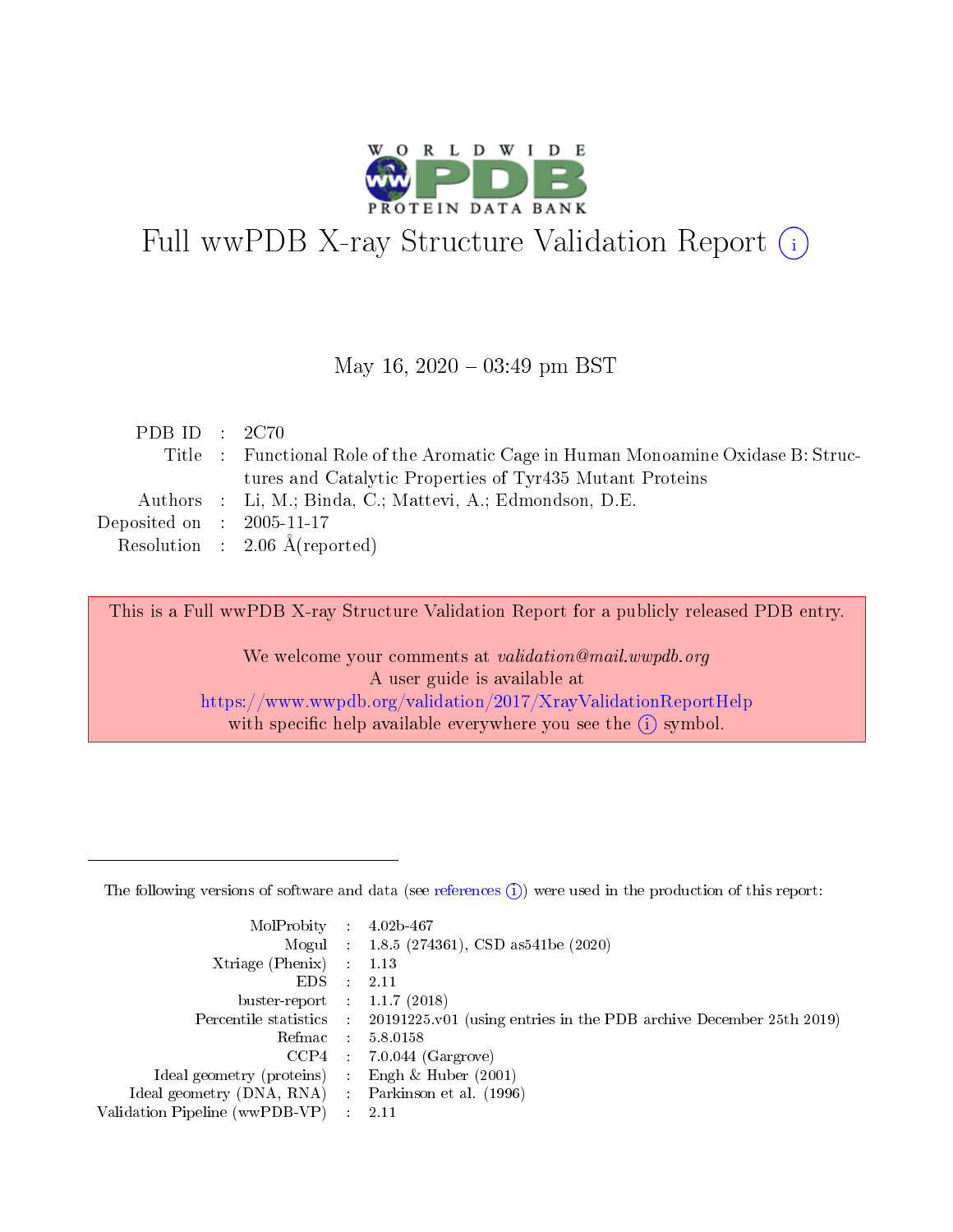# 1 [O](https://www.wwpdb.org/validation/2017/XrayValidationReportHelp#overall_quality)verall quality at a glance  $(i)$

The following experimental techniques were used to determine the structure: X-RAY DIFFRACTION

The reported resolution of this entry is 2.06 Å.

Percentile scores (ranging between 0-100) for global validation metrics of the entry are shown in the following graphic. The table shows the number of entries on which the scores are based.



| Metric                | Whole archive<br>$(\#\mathrm{Entries})$ | <b>Similar resolution</b><br>$(\#\text{Entries}, \text{resolution range}(\text{\AA}))$ |
|-----------------------|-----------------------------------------|----------------------------------------------------------------------------------------|
| $R_{free}$            | 130704                                  | $2684(2.08-2.04)$                                                                      |
| Clashscore            | 141614                                  | $2801(2.08-2.04)$                                                                      |
| Ramachandran outliers | 138981                                  | $2768$ $(2.08-2.04)$                                                                   |
| Sidechain outliers    | 138945                                  | 2768 (2.08-2.04)                                                                       |
| RSRZ outliers         | 127900                                  | $2646$ $(2.08-2.04)$                                                                   |

The table below summarises the geometric issues observed across the polymeric chains and their fit to the electron density. The red, orange, yellow and green segments on the lower bar indicate the fraction of residues that contain outliers for  $>=3, 2, 1$  and 0 types of geometric quality criteria respectively. A grey segment represents the fraction of residues that are not modelled. The numeric value for each fraction is indicated below the corresponding segment, with a dot representing fractions  $\epsilon=5\%$  The upper red bar (where present) indicates the fraction of residues that have poor fit to the electron density. The numeric value is given above the bar.

| Mol | Chain | $\vert$ Length | Quality of chain |              |  |
|-----|-------|----------------|------------------|--------------|--|
|     |       | 520            | 4%<br>89%        | 6%           |  |
|     |       | 520            | 2%<br>89%        | 6%<br>$.5\%$ |  |

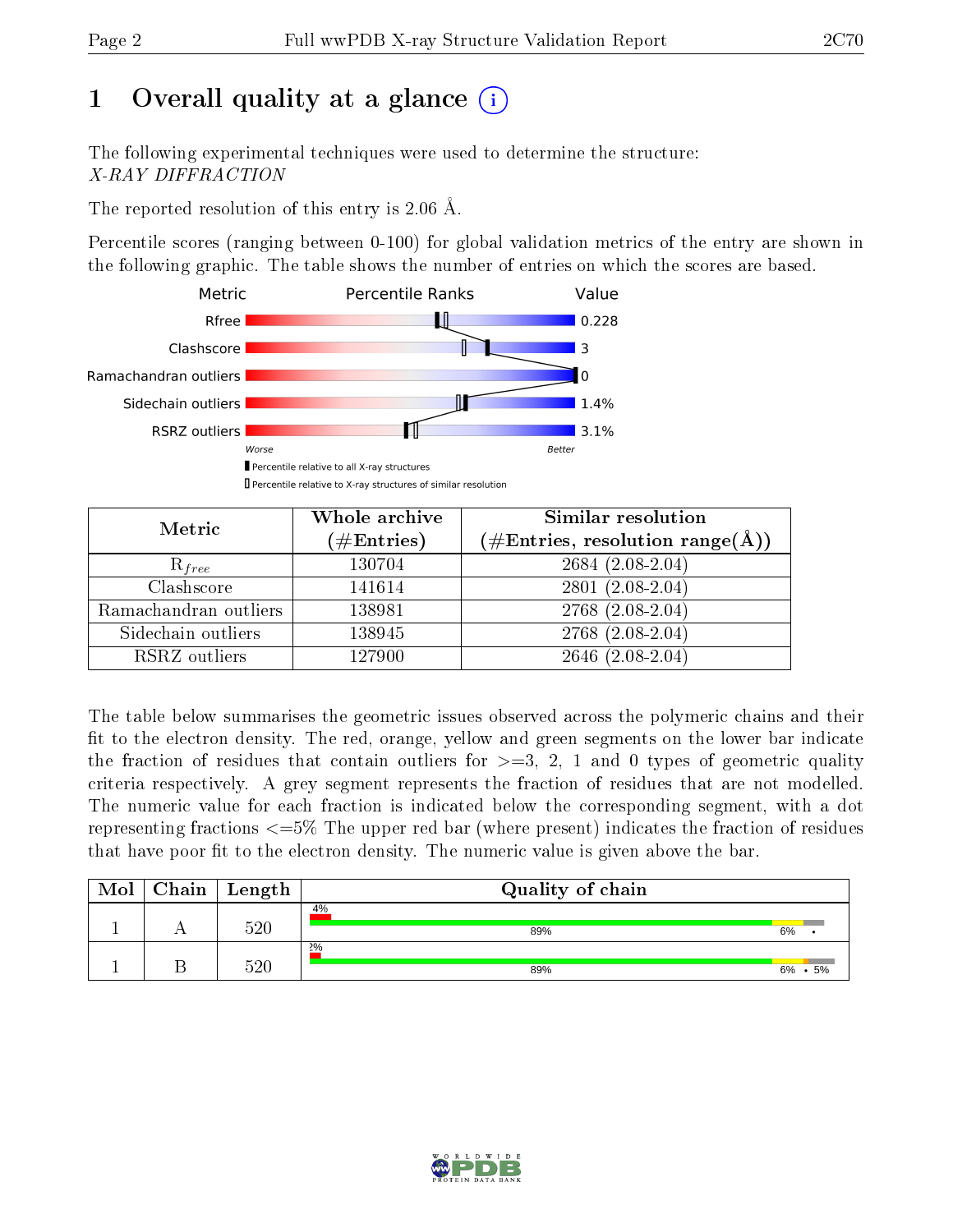# 2 Entry composition (i)

There are 4 unique types of molecules in this entry. The entry contains 8570 atoms, of which 0 are hydrogens and 0 are deuteriums.

In the tables below, the ZeroOcc column contains the number of atoms modelled with zero occupancy, the AltConf column contains the number of residues with at least one atom in alternate conformation and the Trace column contains the number of residues modelled with at most 2 atoms.

Molecule 1 is a protein called AMINE OXIDASE (FLAVIN-CONTAINING) B.

| Mol | Chain   Residues | Atoms |                 |  |  | $\text{ZeroOcc}$   AltConf   Trace |  |  |
|-----|------------------|-------|-----------------|--|--|------------------------------------|--|--|
|     | 499              | Total | $C-N$           |  |  |                                    |  |  |
|     |                  | 3972  | 2538 681 728 25 |  |  |                                    |  |  |
|     | 494              | Total | CN.             |  |  |                                    |  |  |
|     |                  | 3941  | 2519 676 721 25 |  |  |                                    |  |  |

• Molecule 2 is FLAVIN-ADENINE DINUCLEOTIDE (three-letter code: FAD) (formula:  $C_{27}H_{33}N_9O_{15}P_2$ .



|  | Mol   Chain   Residues | <b>Atoms</b>               |  |  |  | ZeroOcc   AltConf |  |  |
|--|------------------------|----------------------------|--|--|--|-------------------|--|--|
|  |                        | Total C N O P              |  |  |  |                   |  |  |
|  |                        | $53 \t 27 \t 9 \t 15 \t 2$ |  |  |  |                   |  |  |
|  |                        | Total C N O P              |  |  |  |                   |  |  |
|  |                        | 53 27 9 15 2               |  |  |  |                   |  |  |

• Molecule 3 is P-NITRO-BENZYLAMINE (three-letter code: PNZ) (formula:  $C_7H_8N_2O_2$ ).

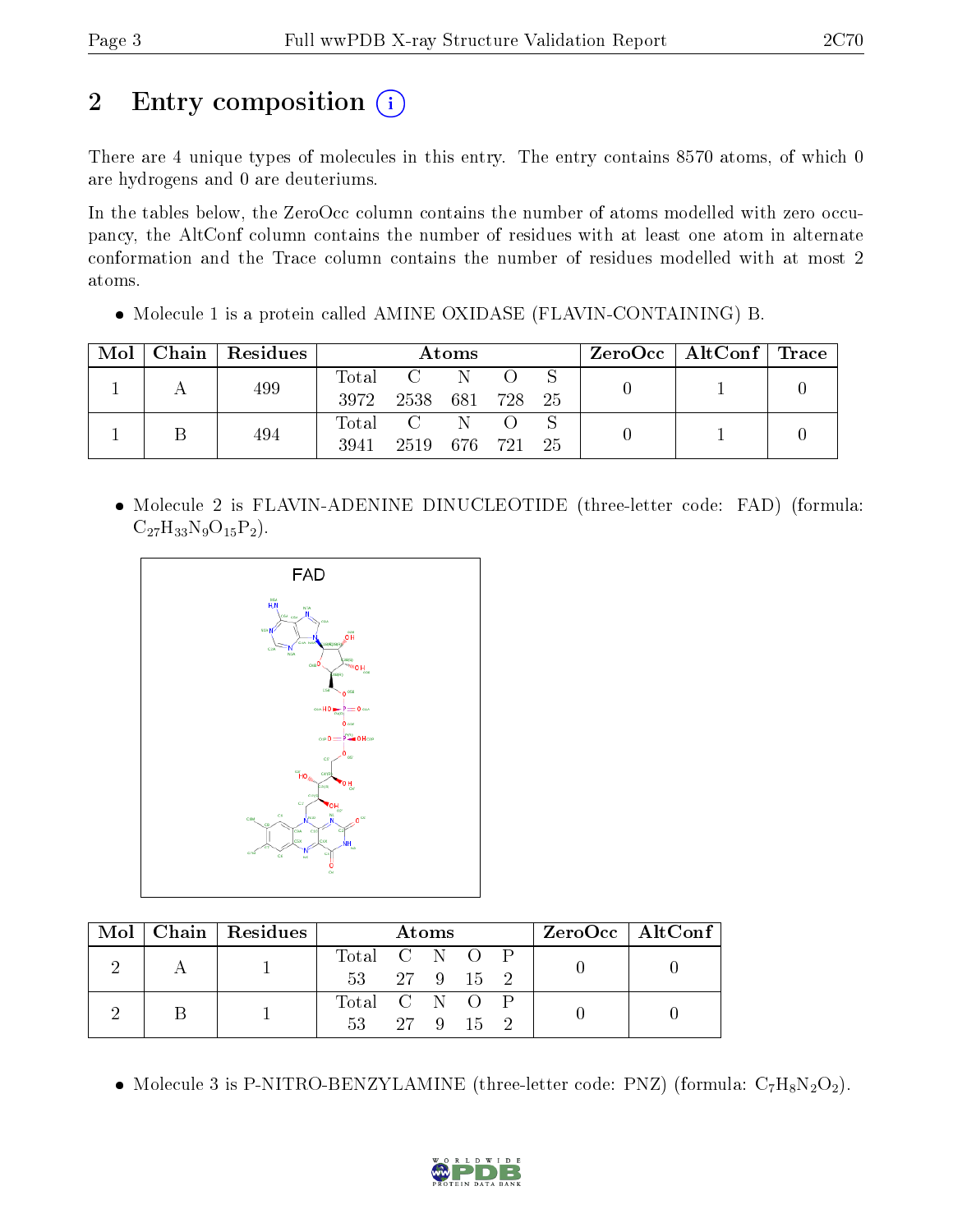

|  | Mol   Chain   Residues | Atoms                               |  |  |  | $ZeroOcc \   \$ AltConf |
|--|------------------------|-------------------------------------|--|--|--|-------------------------|
|  |                        | Total C N O                         |  |  |  |                         |
|  |                        | $11 \t 7 \t 2 \t 2$                 |  |  |  |                         |
|  |                        | Total $C \overline{N} \overline{O}$ |  |  |  |                         |
|  |                        | $11 \t 7 \t 9 \t 9$                 |  |  |  |                         |

• Molecule 4 is water.

|  | Mol   Chain   Residues | Atoms               | $ZeroOcc \   \ AltConf \  $ |
|--|------------------------|---------------------|-----------------------------|
|  | 237                    | Total<br>237<br>237 |                             |
|  | 292                    | Total<br>292<br>292 |                             |

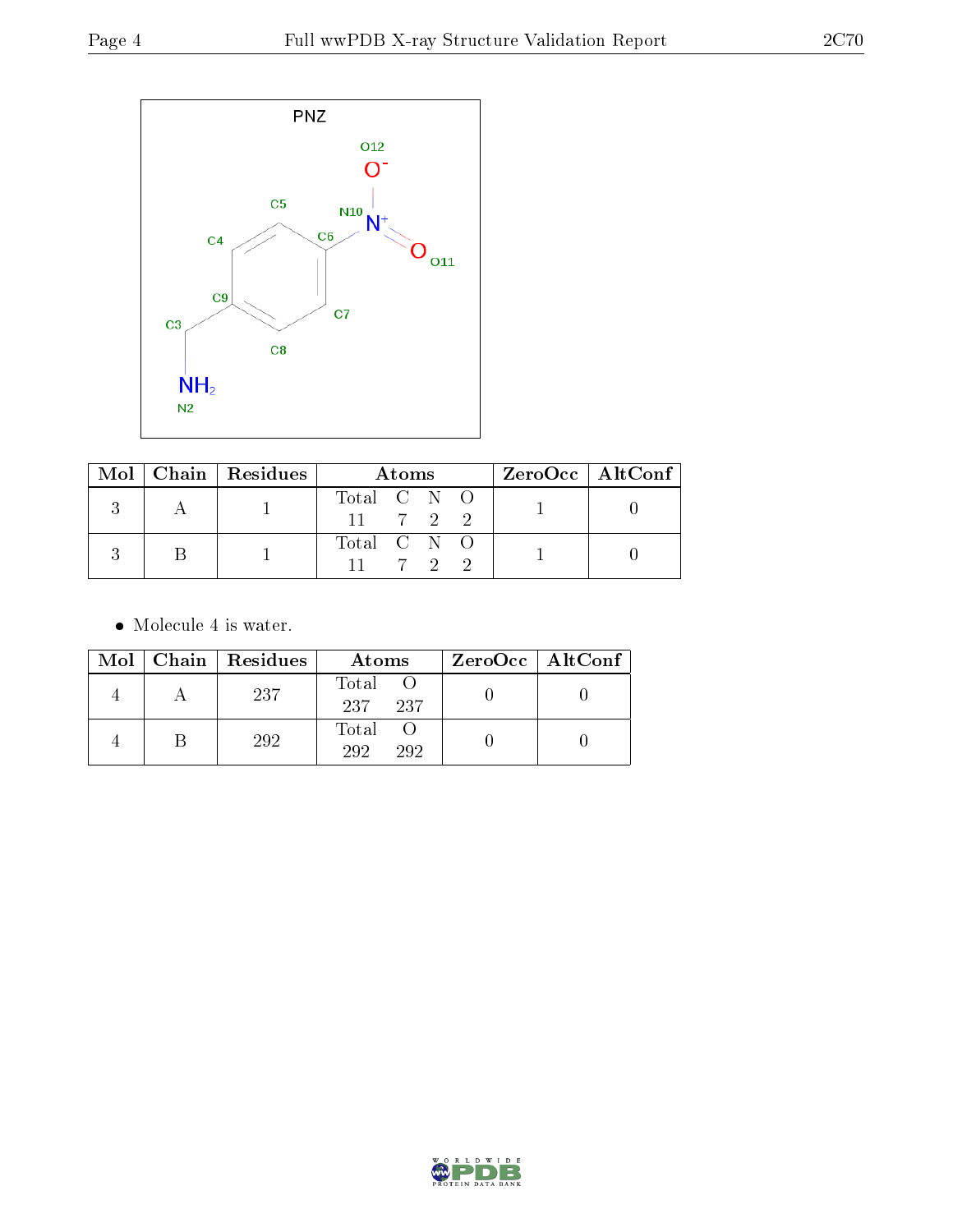# 3 Residue-property plots  $(i)$

These plots are drawn for all protein, RNA and DNA chains in the entry. The first graphic for a chain summarises the proportions of the various outlier classes displayed in the second graphic. The second graphic shows the sequence view annotated by issues in geometry and electron density. Residues are color-coded according to the number of geometric quality criteria for which they contain at least one outlier: green  $= 0$ , yellow  $= 1$ , orange  $= 2$  and red  $= 3$  or more. A red dot above a residue indicates a poor fit to the electron density (RSRZ  $> 2$ ). Stretches of 2 or more consecutive residues without any outlier are shown as a green connector. Residues present in the sample, but not in the model, are shown in grey.



• Molecule 1: AMINE OXIDASE (FLAVIN-CONTAINING) B

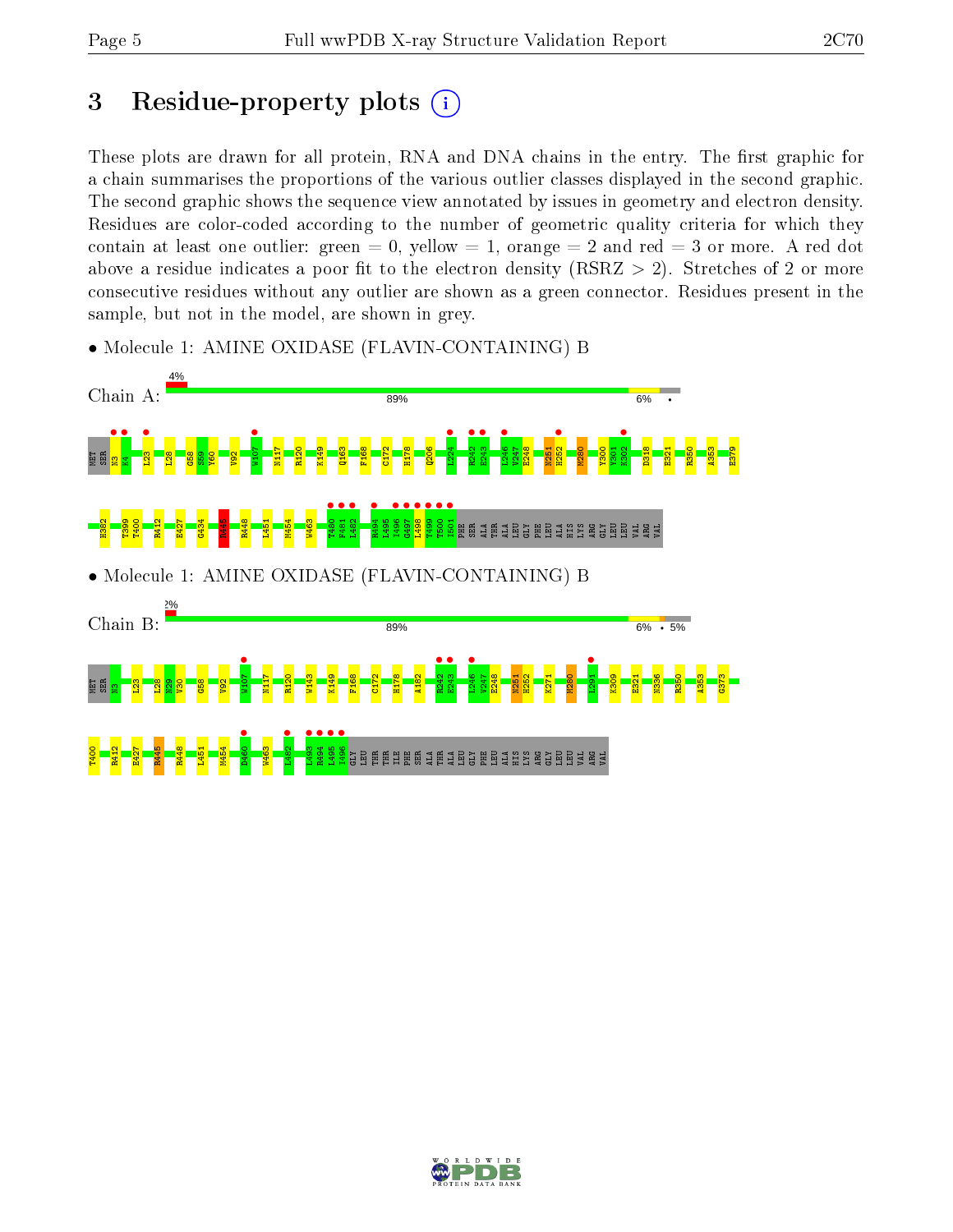# 4 Data and refinement statistics  $(i)$

| Property                                                             | <b>Value</b>                                                                          | Source     |
|----------------------------------------------------------------------|---------------------------------------------------------------------------------------|------------|
| Space group                                                          | $C$ 222                                                                               | Depositor  |
| Cell constants                                                       | $130.68\text{\AA}$<br>$222.93\text{\AA}$<br>$86.45\text{\AA}$                         |            |
| a, b, c, $\alpha$ , $\beta$ , $\gamma$                               | $90.00^\circ$<br>$90.00^\circ$<br>$90.00^\circ$                                       | Depositor  |
| Resolution $(\AA)$                                                   | 15.00<br>2.06<br>$\frac{1}{2}$                                                        | Depositor  |
|                                                                      | $46.84 = 2.06$                                                                        | <b>EDS</b> |
| % Data completeness                                                  | $95.6(15.00-2.06)$                                                                    | Depositor  |
| (in resolution range)                                                | 95.2 (46.84-2.06)                                                                     | <b>EDS</b> |
| $R_{merge}$                                                          | 0.11                                                                                  | Depositor  |
| $\mathbf{R}_{sym}$                                                   | (Not available)                                                                       | Depositor  |
| $\frac{1}{\sigma(I)}$                                                | $2.09$ (at 2.07Å)                                                                     | Xtriage    |
| Refinement program                                                   | <b>REFMAC 5.2.0005</b>                                                                | Depositor  |
|                                                                      | $0.188$ , $0.226$                                                                     | Depositor  |
| $R, R_{free}$                                                        | 0.191<br>0.228<br>$\overline{\phantom{a}}$                                            | DCC        |
| $R_{free}$ test set                                                  | 1912 reflections $(2.56\%)$                                                           | wwPDB-VP   |
| Wilson B-factor $(A^2)$                                              | 23.1                                                                                  | Xtriage    |
| Anisotropy                                                           | 0.570                                                                                 | Xtriage    |
| Bulk solvent $k_{sol}(e/\mathring{A}^3)$ , $B_{sol}(\mathring{A}^2)$ | 0.35, 49.1                                                                            | <b>EDS</b> |
| $\overline{L-test}$ for twinning <sup>2</sup>                        | $< L >$ = 0.50, $< L^2 >$ = 0.33                                                      | Xtriage    |
| Estimated twinning fraction                                          | 0.005 for $1/2^{\ast}h$ -1/2 <sup>*</sup> k,-3/2 <sup>*</sup> h-1/2 <sup>*</sup> k,-1 | Xtriage    |
|                                                                      | 0.017 for $1/2^*h+1/2^*k$ , $3/2^*h-1/2^*k$ , -1                                      |            |
| $F_o, F_c$ correlation                                               | 0.95                                                                                  | <b>EDS</b> |
| Total number of atoms                                                | 8570                                                                                  | wwPDB-VP   |
| Average B, all atoms $(A^2)$                                         | 23.0                                                                                  | wwPDB-VP   |

Xtriage's analysis on translational NCS is as follows: The largest off-origin peak in the Patterson function is  $3.69\%$  of the height of the origin peak. No significant pseudotranslation is detected.

<sup>&</sup>lt;sup>2</sup>Theoretical values of  $\langle |L| \rangle$ ,  $\langle L^2 \rangle$  for acentric reflections are 0.5, 0.333 respectively for untwinned datasets, and 0.375, 0.2 for perfectly twinned datasets.



<span id="page-5-1"></span><span id="page-5-0"></span><sup>1</sup> Intensities estimated from amplitudes.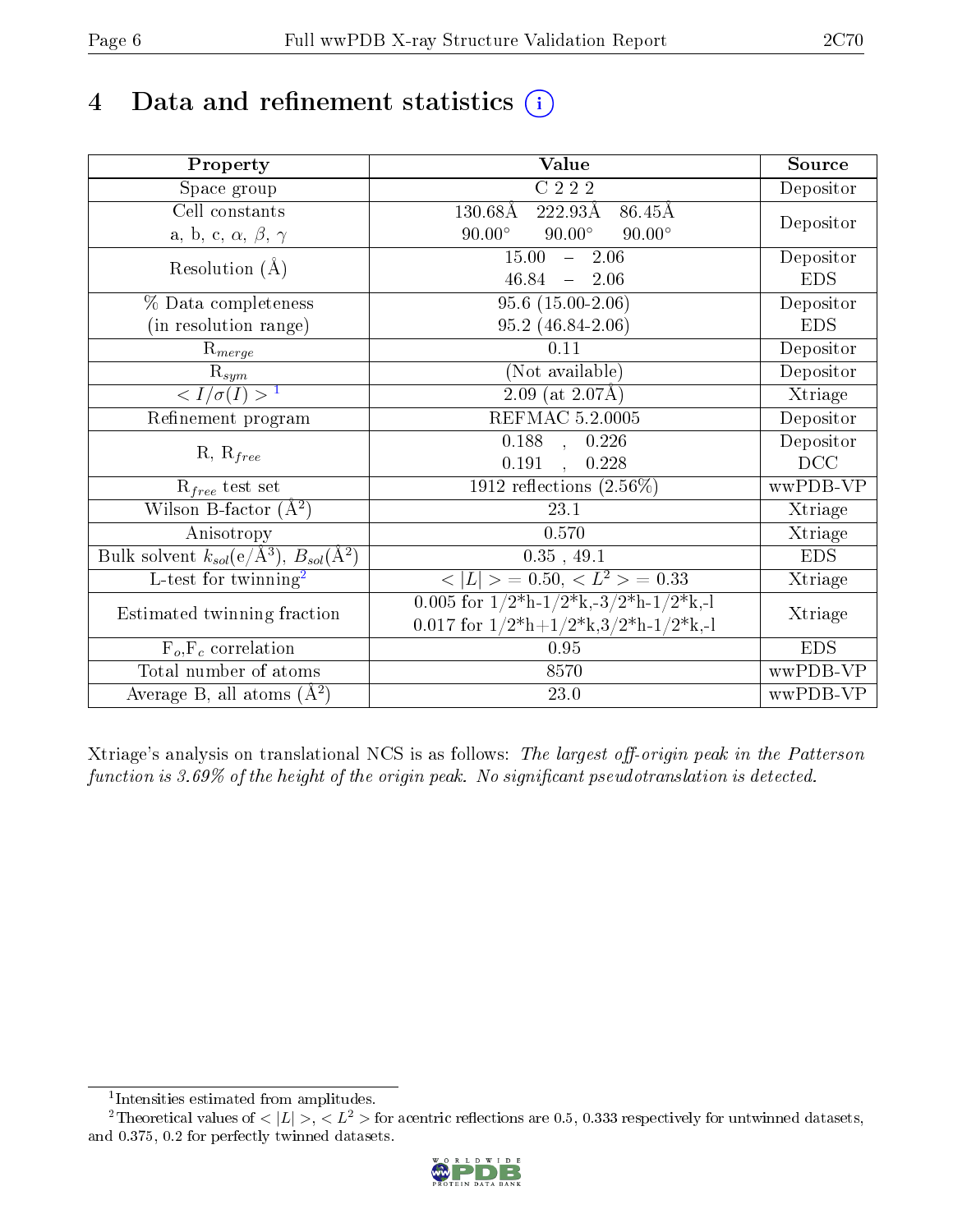# 5 Model quality  $(i)$

## 5.1 Standard geometry  $(i)$

Bond lengths and bond angles in the following residue types are not validated in this section: PNZ, FAD

The Z score for a bond length (or angle) is the number of standard deviations the observed value is removed from the expected value. A bond length (or angle) with  $|Z| > 5$  is considered an outlier worth inspection. RMSZ is the root-mean-square of all Z scores of the bond lengths (or angles).

| Mol | Chain |      | Bond lengths | Bond angles |                  |  |
|-----|-------|------|--------------|-------------|------------------|--|
|     |       | RMSZ | $\# Z  > 5$  | RMSZ        | # $ Z  > 5$      |  |
|     |       | 0.59 | 0/4074       | 0.64        | $4/5530(0.1\%)$  |  |
|     | В     | 0.59 | 0/4043       | 0.65        | $4/5487(0.1\%)$  |  |
| All | Αll   | 0.59 | 0/8117       | 0.65        | $8/11017(0.1\%)$ |  |

There are no bond length outliers.

All (8) bond angle outliers are listed below:

| Mol | Chain | Res | Type       | Atoms                      | Z       | Observed $(°)$ | $Ideal(^o)$ |
|-----|-------|-----|------------|----------------------------|---------|----------------|-------------|
|     | А     | 445 | $\rm{ARG}$ | $NE$ $CZ$ -NH <sub>2</sub> | $-9.09$ | 115.75         | 120.30      |
|     | А     | 445 | $\rm{ARG}$ | $NE$ -CZ-NH1               | 8.41    | 124.50         | 120.30      |
|     | В     | 448 | $\rm{ARG}$ | $NE$ -CZ-NH <sub>2</sub>   | $-8.26$ | 116.17         | 120.30      |
|     | В     | 445 | $\rm{ARG}$ | $NE$ -CZ-NH <sub>2</sub>   | $-8.07$ | 116.27         | 120.30      |
|     | В     | 448 | $\rm{ARG}$ | NE-CZ-NH1                  | 6.50    | 123.55         | 120.30      |
|     | B     | 445 | $\rm{ARG}$ | $NE- CZ-NH1$               | 5.97    | 123.29         | 120.30      |
|     | А     | 448 | $\rm{ARG}$ | $NE- CZ-NH1$               | 5.46    | 123.03         | 120.30      |
|     |       | 448 | ARG        | $NE-CZ-NH2$                | $-5.39$ | 117.61         | 120.30      |

There are no chirality outliers.

There are no planarity outliers.

## $5.2$  Too-close contacts  $(i)$

In the following table, the Non-H and H(model) columns list the number of non-hydrogen atoms and hydrogen atoms in the chain respectively. The H(added) column lists the number of hydrogen atoms added and optimized by MolProbity. The Clashes column lists the number of clashes within the asymmetric unit, whereas Symm-Clashes lists symmetry related clashes.

|  |  |      | Mol Chain Non-H   H(model)   H(added)   Clashes   Symm-Clashes |
|--|--|------|----------------------------------------------------------------|
|  |  | 3968 |                                                                |

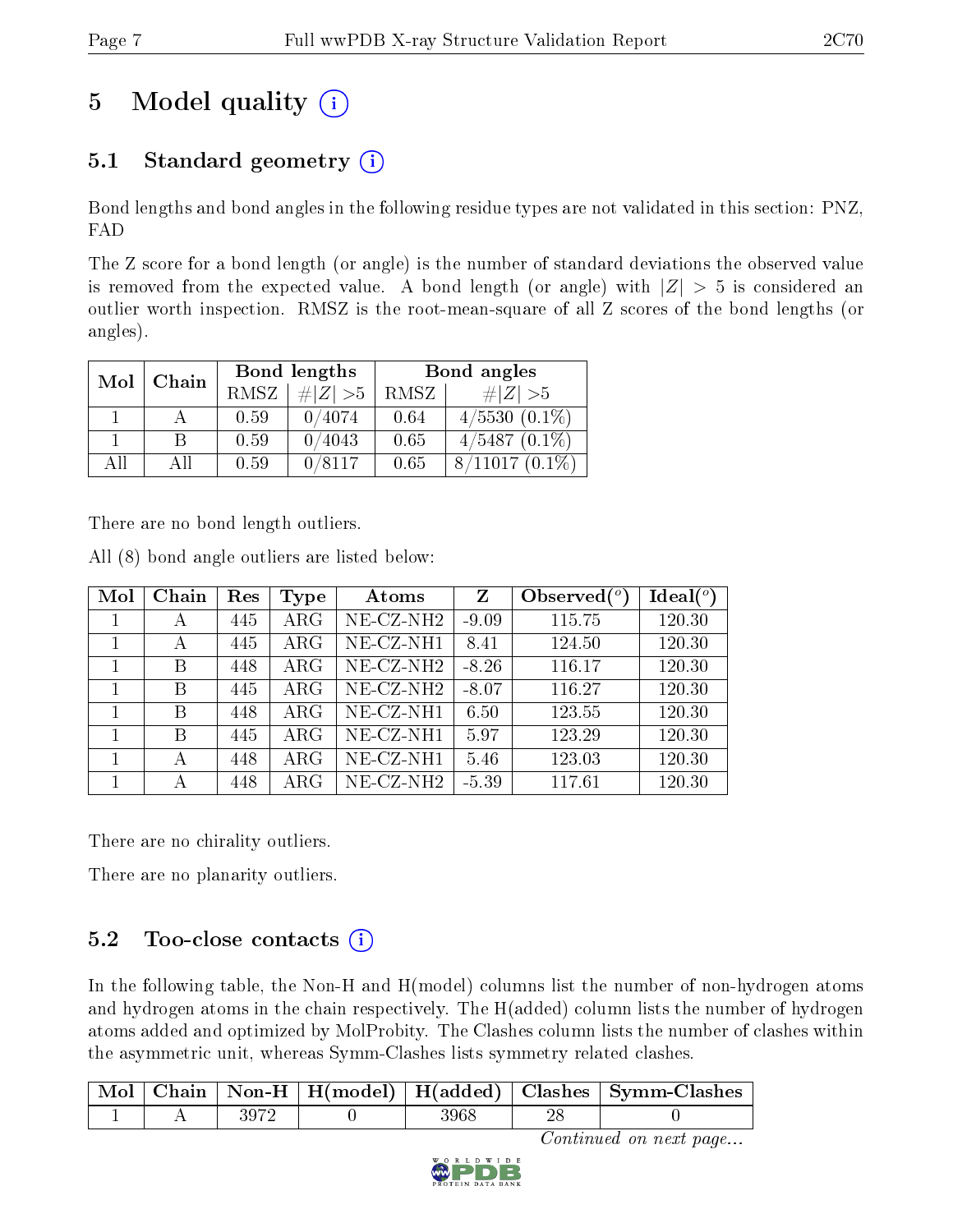| Mol | $\overline{\mathbf{C}}$ hain |      | $\mathbb{N}$ on-H   H(model) | H(added) | Clashes | $\mid$ Symm-Clashes |
|-----|------------------------------|------|------------------------------|----------|---------|---------------------|
|     |                              | 3941 |                              | 3938     | 28      |                     |
|     |                              | 53   |                              | 29       |         |                     |
| 6)  |                              | 53   |                              | 29       |         |                     |
|     |                              |      |                              |          |         |                     |
|     |                              |      |                              |          |         |                     |
|     |                              | 237  |                              |          |         |                     |
|     |                              | 292  |                              |          |         |                     |
|     |                              | 8570 |                              | 7980     | 52      |                     |

The all-atom clashscore is defined as the number of clashes found per 1000 atoms (including hydrogen atoms). The all-atom clashscore for this structure is 3.

All (52) close contacts within the same asymmetric unit are listed below, sorted by their clash magnitude.

| Atom-1                     | Atom-2               | Interatomic      | Clash         |  |
|----------------------------|----------------------|------------------|---------------|--|
|                            |                      | distance $(\AA)$ | overlap $(A)$ |  |
| 1:B:28:LEU:HDI1            | 1:B:454:MET:HE1      | 1.50             | 0.91          |  |
| 1: A:28:LEU:HD11           | 1: A:454: MET:HE1    | 1.52             | 0.89          |  |
| 1:B:271:LYS:HE2            | 4:B:2231:HOH:O       | 1.74             | 0.88          |  |
| 1:B:117:ASN:HD22           | 1:B:120:ARG:HH21     | 1.23             | 0.85          |  |
| 1:A:117:ASN:HD22           | 1: A:120:ARG:HH21    | 1.31             | 0.76          |  |
| 1: A:280:MET:HE1           | 1:B:353:ALA:HB1      | 1.69             | 0.72          |  |
| 1:A:149:LYS:HE3            | 4:B:2102:HOH:O       | 1.92             | 0.68          |  |
| 1:A:353:ALA:HB1            | 1:B:280:MET:HE1      | 1.75             | 0.68          |  |
| $1:A:251:\overline{ASN:H}$ | 1: A: 251: ASN: HD22 | 1.42             | 0.66          |  |
| 1:A:445:ARG:HD2            | 1: A: 463: TRP: CZ2  | 2.31             | 0.65          |  |
| 1:B:251:ASN:H              | 1:B:251:ASN:HD22     | 1.43             | 0.65          |  |
| 1:A:412:ARG:HD2            | 4:A:2194:HOH:O       | 1.97             | 0.64          |  |
| 1:B:445:ARG:HD2            | 1:B:463:TRP:CH2      | 2.33             | 0.63          |  |
| 1:A:445:ARG:HD2            | 1: A: 463: TRP: CH2  | 2.34             | 0.62          |  |
| 1:B:309:LYS:HG3            | 4: B: 2179: HOH:O    | 1.99             | 0.62          |  |
| 1:B:445:ARG:HD2            | 1: B: 463: TRP: CZ2  | 2.34             | 0.62          |  |
| 1:B:251:ASN:H              | 1:B:251:ASN:ND2      | 2.00             | 0.60          |  |
| 1: A:251: ASN:ND2          | 1: A:251: ASN:H      | 1.99             | $0.60\,$      |  |
| 1:B:117:ASN:HD22           | 1:B:120:ARG:NH2      | 1.97             | 0.58          |  |
| 1:B:117:ASN:ND2            | 1:B:120:ARG:HH21     | 1.99             | 0.57          |  |
| 1:A:117:ASN:HD22           | 1:A:120:ARG:NH2      | 2.03             | 0.56          |  |
| 4: A:2085: HOH:O           | 1:B:149:LYS:HE3      | 2.08             | 0.54          |  |
| 1:B:412:ARG:HD2            | 4: B: 2238: HOH:O    | 2.08             | 0.53          |  |
| 1:A:252:HIS:NE2            | 1:B:248:GLU:OE2      | 2.41             | $0.52\,$      |  |
| 1:A:163:GLN:HB3            | 1: A:318: ASP:OD2    | 2.10             | 0.52          |  |
| 1: A:248: GLU:OE2          | 1:B:252:HIS:NE2      | 2.41             | 0.51          |  |

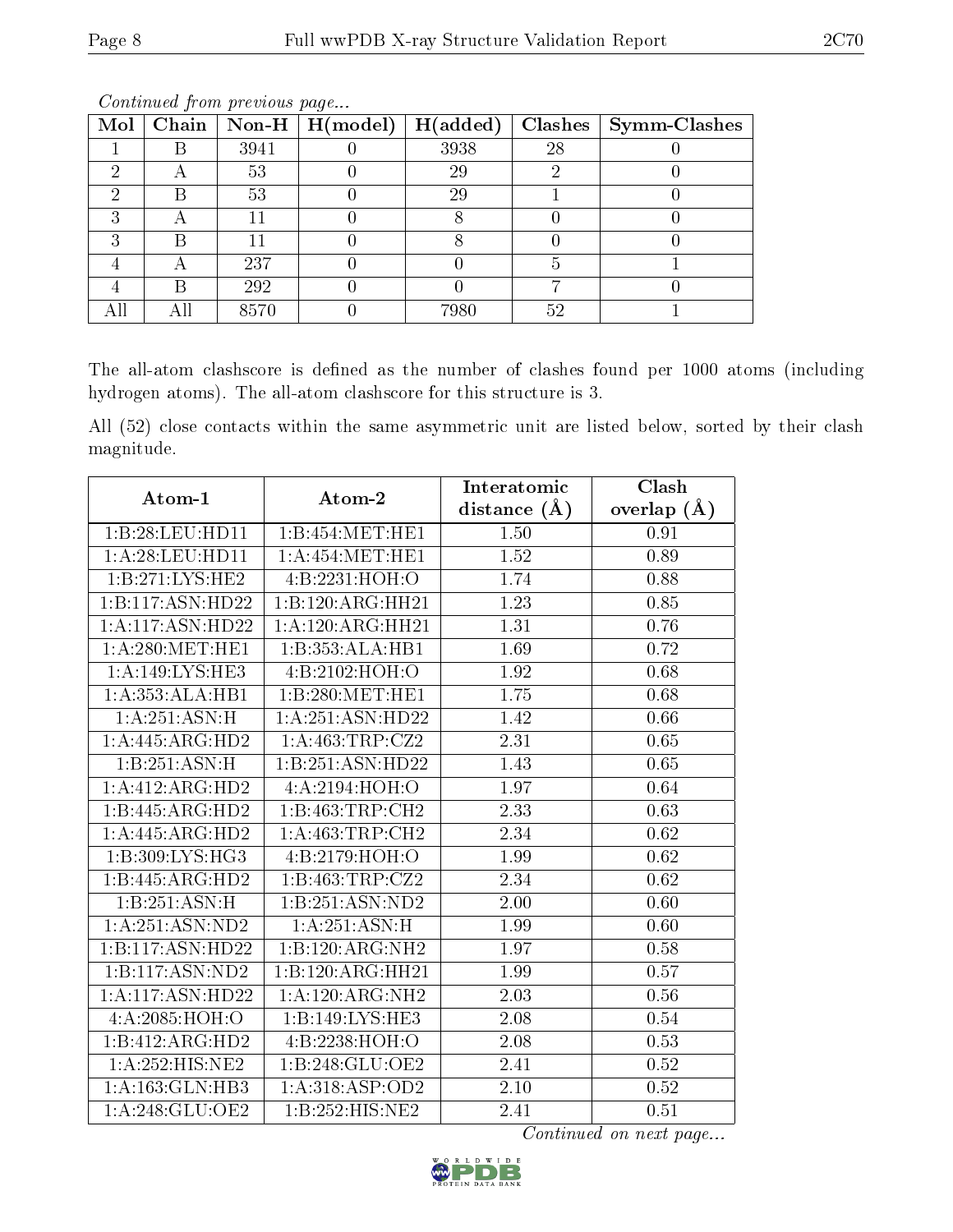|                    |                             | Interatomic       | Clash             |
|--------------------|-----------------------------|-------------------|-------------------|
| Atom-1             | Atom-2                      | distance $(A)$    | overlap $(\AA)$   |
| 1:A:412:ARG:NH2    | 4:A:2196:HOH:O              | 2.45              | 0.49              |
| 1:A:400:THR:HB     | 1:A:427:GLU:HG2             | 1.96              | 0.48              |
| 1:A:321:GLU:CD     | 1: A:321: GLU: H            | 2.19              | 0.46              |
| 1: A: 451: LEU: HA | 1: A: 454: MET: HE2         | 1.98              | $0.45\,$          |
| 1:B:168:PHE:CE1    | 1:B:172[A]:CYS:SG           | 3.09              | 0.45              |
| 1: A:399:THR:HG22  | 4:A:2107:HOH:O              | 2.16              | 0.45              |
| 1:B:309:LYS:NZ     | $1: \overline{B:373:GLY:O}$ | 2.50              | 0.45              |
| 1:A:117:ASN:ND2    | 1:A:120:ARG:HH21            | 2.06              | 0.44              |
| 1:B:445:ARG:HD3    | 4:B:2261:HOH:O              | 2.18              | 0.44              |
| 1:B:143:TRP:O      | 1:B:182:ALA:HB3             | 2.18              | 0.44              |
| 1:B:149:LYS:HD3    | 1:B:178:HIS:HB3             | 2.00              | 0.43              |
| 1:B:400:THR:HB     | 1:B:427:GLU:HG2             | 2.00              | 0.43              |
| 1:B:321:GLU:HG2    | 4: B: 2188: HOH:O           | 2.19              | 0.42              |
| 1:A:149:LYS:HD3    | 1:A:178:HIS:HB3             | 2.01              | 0.42              |
| 1: A:168:PHE:CE1   | 1:A:172[A]:CYS:SG           | 3.13              | 0.42              |
| 1:A:445:ARG:HD3    | 4:A:2213:HOH:O              | 2.19              | 0.41              |
| 1: A: 434: GLY: O  | 2:A:600:FAD:H1'2            | 2.20              | 0.41              |
| 1: A:58: GLY: HA2  | 2:A:600:FAD:C4X             | 2.50              | 0.41              |
| 1:B:336:ASN:HB2    | 4:B:2201:HOH:O              | 2.20              | 0.41              |
| 1:B:58:GLY:HA2     | 2:B:600:FAD:C4X             | 2.51              | 0.41              |
| 1: A:23: LEU:HD22  | 1:A:28:LEU:HD12             | $\overline{2.02}$ | $\overline{0.41}$ |
| 1:B:451:LEU:HA     | 1:B:454:MET:HE2             | 2.03              | 0.41              |
| 1:A:300:TYR:HB2    | 1:A:382:HIS:HB3             | 2.03              | 0.40              |
| 1: A:60:TYR:HB3    | 1: A:206: GLN: HA           | 2.02              | 0.40              |
| 1:B:321:GLU:CD     | 1:B:321:GLU:H               | 2.23              | 0.40              |
| 1:B:23:LEU:HB2     | 1:B:30:VAL:HG11             | $\overline{2.03}$ | 0.40              |

All (1) symmetry-related close contacts are listed below. The label for Atom-2 includes the symmetry operator and encoded unit-cell translations to be applied.

| Atom-1                        | Atom-2                    | Interatomic<br>distance $(A)$ | $\gamma$ lash<br>overlap $(A)$ |
|-------------------------------|---------------------------|-------------------------------|--------------------------------|
| $-4.4.2020 \cdot HOH \cdot O$ | 4: A:2020:HOH:O[3]<br>655 | $1.73\,$                      | . 47                           |

### 5.3 Torsion angles (i)

#### 5.3.1 Protein backbone (i)

In the following table, the Percentiles column shows the percent Ramachandran outliers of the chain as a percentile score with respect to all X-ray entries followed by that with respect to entries of similar resolution.

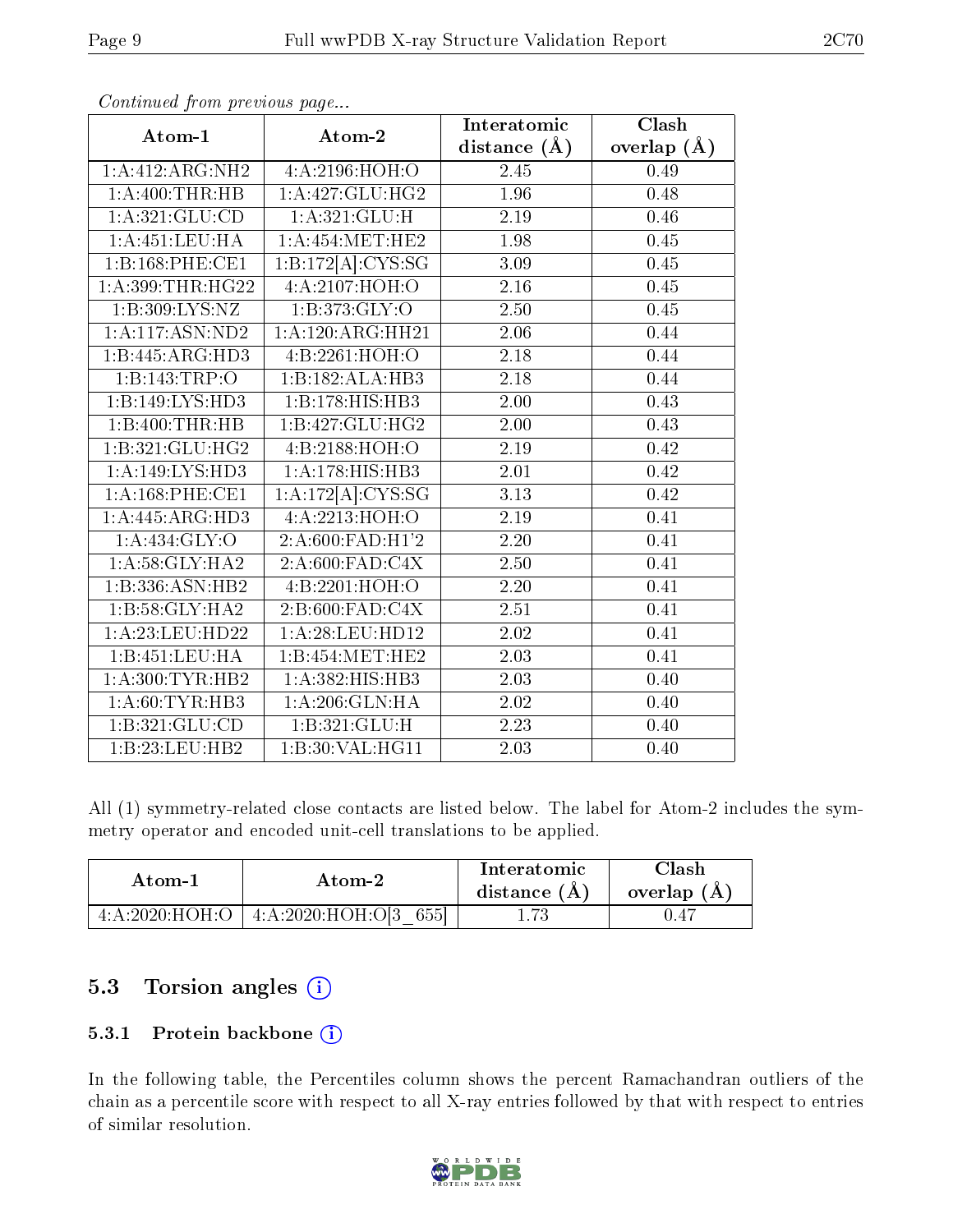| Mol | Chain | Analysed         | Favoured  | $\mid$ Allowed $\mid$ Outliers $\mid$ | Percentiles                      |
|-----|-------|------------------|-----------|---------------------------------------|----------------------------------|
|     |       | $498/520(96\%)$  | 486 (98%) | $12(2\%)$                             | 100 100                          |
|     |       | $493/520(95\%)$  | 480 (97%) | 13(3%)                                | $\vert$ 100<br>$\vert 100 \vert$ |
| All | All   | $991/1040(95\%)$ | 966(98%)  | 25(2%)                                | $\vert$ 100 $\vert$<br>100       |

The Analysed column shows the number of residues for which the backbone conformation was analysed, and the total number of residues.

There are no Ramachandran outliers to report.

#### 5.3.2 Protein sidechains  $(i)$

In the following table, the Percentiles column shows the percent sidechain outliers of the chain as a percentile score with respect to all X-ray entries followed by that with respect to entries of similar resolution.

The Analysed column shows the number of residues for which the sidechain conformation was analysed, and the total number of residues.

| Mol | Chain | Analysed         |              | Rotameric   Outliers<br>Percentiles |                       |
|-----|-------|------------------|--------------|-------------------------------------|-----------------------|
|     |       | $428/444(96\%)$  | 420 $(98\%)$ | $8(2\%)$                            | 53<br>57 <sup>1</sup> |
|     |       | $425/444(96\%)$  | 421 $(99\%)$ | $4(1\%)$                            | 78<br>78 <sub>1</sub> |
| All | All   | $853/888$ (96\%) | 841 (99%)    | $12(1\%)$                           | 67<br>64              |

All (12) residues with a non-rotameric sidechain are listed below:

| Mol          | Chain | Res | <b>Type</b> |
|--------------|-------|-----|-------------|
| 1            | А     | 3   | <b>ASN</b>  |
| 1            | А     | 92  | VAL         |
| 1            | A     | 251 | <b>ASN</b>  |
| $\mathbf{1}$ | A     | 280 | MET         |
| 1            | A     | 350 | $\rm{ARG}$  |
| 1            | A     | 379 | GLU         |
| $\mathbf{1}$ | A     | 445 | ${\rm ARG}$ |
| 1            | А     | 498 | LEU         |
| 1            | В     | 92  | VAL         |
| 1            | В     | 251 | <b>ASN</b>  |
| 1            | В     | 280 | MET         |
|              | В     | 350 | ARG         |

Some sidechains can be flipped to improve hydrogen bonding and reduce clashes. All (7) such sidechains are listed below:

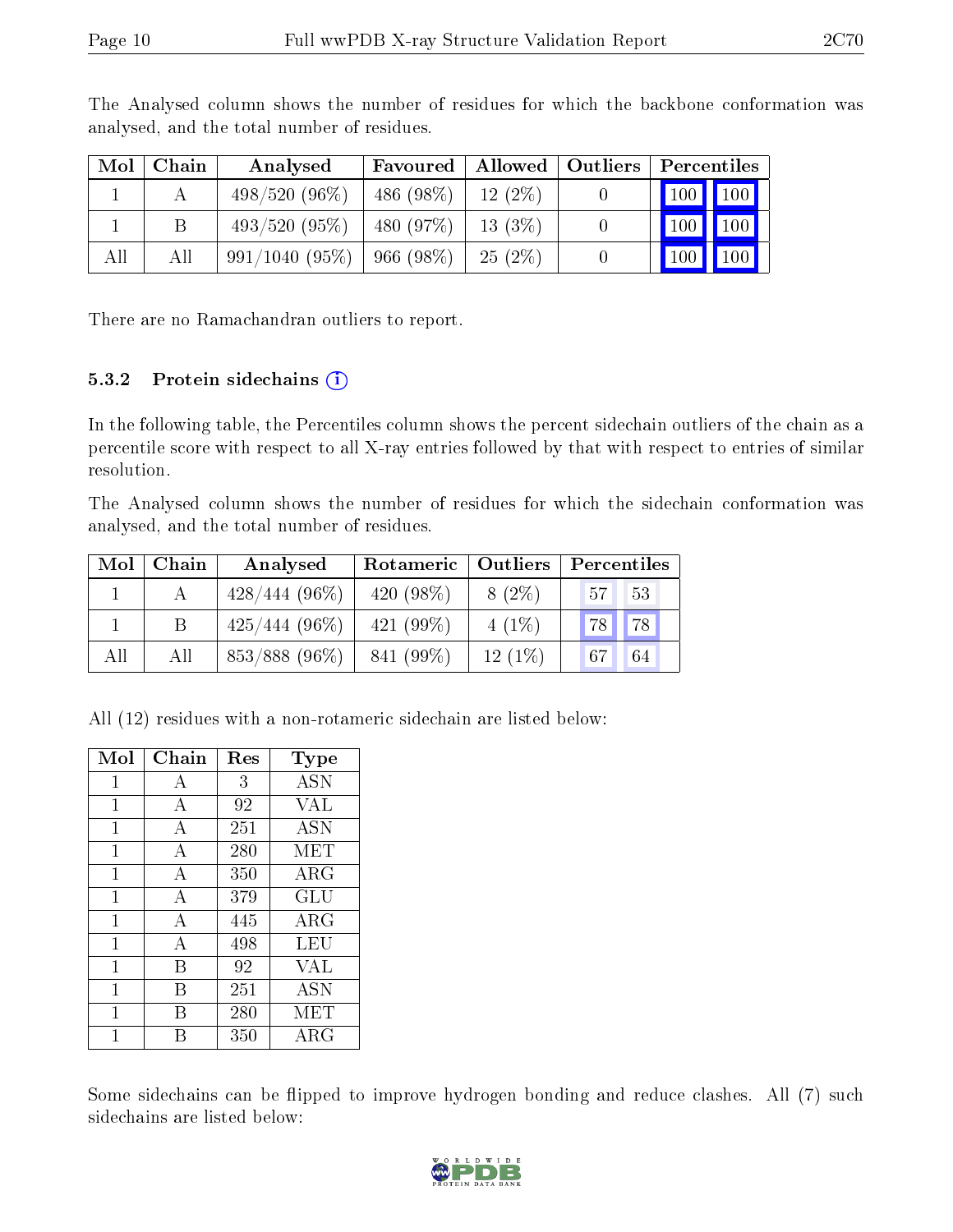| Mol | Chain | Res | <b>Type</b>      |
|-----|-------|-----|------------------|
|     |       | 116 | $\overline{ASN}$ |
|     |       | 117 | <b>ASN</b>       |
|     |       | 251 | <b>ASN</b>       |
|     | А     | 452 | <b>HIS</b>       |
|     | В     | 117 | <b>ASN</b>       |
|     |       | 251 | <b>ASN</b>       |
|     |       | 452 | HIS              |

#### 5.3.3 RNA (i)

There are no RNA molecules in this entry.

### 5.4 Non-standard residues in protein, DNA, RNA chains (i)

There are no non-standard protein/DNA/RNA residues in this entry.

#### 5.5 Carbohydrates (i)

There are no carbohydrates in this entry.

### 5.6 Ligand geometry (i)

4 ligands are modelled in this entry.

In the following table, the Counts columns list the number of bonds (or angles) for which Mogul statistics could be retrieved, the number of bonds (or angles) that are observed in the model and the number of bonds (or angles) that are defined in the Chemical Component Dictionary. The Link column lists molecule types, if any, to which the group is linked. The Z score for a bond length (or angle) is the number of standard deviations the observed value is removed from the expected value. A bond length (or angle) with  $|Z| > 2$  is considered an outlier worth inspection. RMSZ is the root-mean-square of all Z scores of the bond lengths (or angles).

| Mol            |            |   |     | Chain                        |            |      |             | $\mathop{\rm Link}\nolimits$ | Bond lengths |                    |  | Bond angles |  |  |
|----------------|------------|---|-----|------------------------------|------------|------|-------------|------------------------------|--------------|--------------------|--|-------------|--|--|
|                | Type       |   | Res |                              | Counts     | RMSZ | # $ Z  > 2$ | Counts                       | RMSZ         | # $ Z  > 2$        |  |             |  |  |
| $\overline{2}$ | FAD        | Β | 600 |                              | 51, 58, 58 | 1.53 | (13%)       | 60,89,89                     | 1.65         | 8(13%)             |  |             |  |  |
| $\overline{2}$ | FAD        | А | 600 |                              | 51, 58, 58 | 1.45 | (13%)       | 60,89,89                     | 1.62         | $(20\%)$<br>$12\,$ |  |             |  |  |
| 3              | <b>PNZ</b> |   | 601 | $\overline{\phantom{0}}$     | 10,11,11   | 0.85 |             | 12,14,14                     | 0.72         |                    |  |             |  |  |
| 3              | <b>PNZ</b> |   | 601 | $\qquad \qquad \blacksquare$ | 10,11,11   | 0.80 |             | 12,14,14                     | 0.95         |                    |  |             |  |  |

In the following table, the Chirals column lists the number of chiral outliers, the number of chiral centers analysed, the number of these observed in the model and the number defined in the

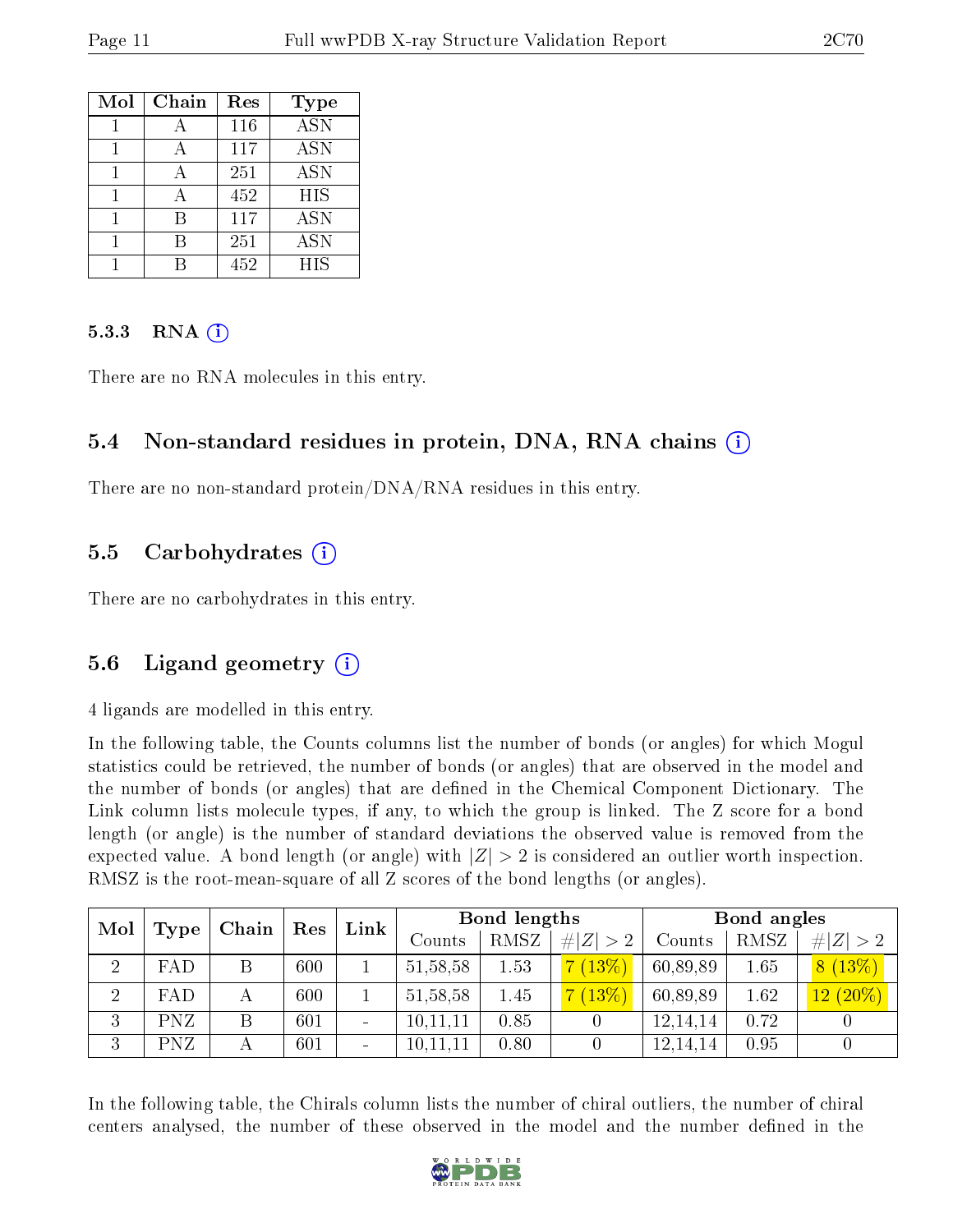| Mol | Type       | Chain | Res | Link                     | Chirals                  | <b>Torsions</b> | Rings   |
|-----|------------|-------|-----|--------------------------|--------------------------|-----------------|---------|
|     | <b>FAD</b> |       | 600 |                          | $\overline{\phantom{0}}$ | 1/30/50/50      | 0/6/6/6 |
|     | FAD        |       | 600 |                          |                          | 2/30/50/50      | 0/6/6/6 |
|     | <b>PNZ</b> |       | 601 |                          |                          | 0/4/6/6         |         |
|     | <b>PNZ</b> |       | 601 | $\overline{\phantom{0}}$ |                          | /6/             |         |

Chemical Component Dictionary. Similar counts are reported in the Torsion and Rings columns. '-' means no outliers of that kind were identified.

|  |  |  |  | All (14) bond length outliers are listed below: |  |  |  |
|--|--|--|--|-------------------------------------------------|--|--|--|
|--|--|--|--|-------------------------------------------------|--|--|--|

| Mol            | Chain | Res | <b>Type</b> | Atoms      | Z    | Observed $(A)$ | Ideal(A) |
|----------------|-------|-----|-------------|------------|------|----------------|----------|
| $\overline{2}$ | B     | 600 | FAD         | $C10-N1$   | 5.02 | 1.39           | 1.33     |
| $\overline{2}$ | A     | 600 | FAD         | $C10-N1$   | 4.71 | 1.39           | 1.33     |
| $\overline{2}$ | B     | 600 | FAD         | $C4X-N5$   | 4.55 | 1.39           | 1.33     |
| $\overline{2}$ | А     | 600 | FAD         | $C4X-N5$   | 4.53 | 1.39           | 1.33     |
| $\overline{2}$ | B     | 600 | FAD         | $C4-N3$    | 3.67 | 1.39           | 1.33     |
| $\overline{2}$ | A     | 600 | FAD         | $C2A-N3A$  | 3.37 | 1.37           | 1.32     |
| $\overline{2}$ | B     | 600 | FAD         | $C2A-N3A$  | 3.26 | 1.37           | 1.32     |
| $\overline{2}$ | А     | 600 | FAD         | $C4-N3$    | 3.20 | 1.38           | 1.33     |
| $\overline{2}$ | B     | 600 | FAD         | $C1'$ -N10 | 3.07 | 1.51           | 1.48     |
| $\overline{2}$ | A     | 600 | FAD         | $C1'$ -N10 | 3.01 | 1.51           | 1.48     |
| $\overline{2}$ | A     | 600 | FAD         | $C5X-N5$   | 2.71 | 1.39           | 1.35     |
| $\overline{2}$ | A     | 600 | FAD         | $C2A-N1A$  | 2.37 | 1.38           | 1.33     |
| $\overline{2}$ | B     | 600 | FAD         | $C5X-N5$   | 2.28 | 1.39           | 1.35     |
| $\overline{2}$ | Β     | 600 | FAD         | $C2A-N1A$  | 2.01 | 1.37           | 1.33     |

All (20) bond angle outliers are listed below:

| Mol            | Chain | Res | <b>Type</b> | Atoms                                              | Z       | Observed $\binom{o}{c}$ | $Ideal(^{\circ})$ |
|----------------|-------|-----|-------------|----------------------------------------------------|---------|-------------------------|-------------------|
| $\overline{2}$ | B     | 600 | FAD         | N3A-C2A-N1A                                        | $-6.17$ | 119.03                  | 128.68            |
| $\overline{2}$ | А     | 600 | FAD         | $N3A$ -C <sub>2</sub> A-N <sub>1</sub> A           | $-5.61$ | 119.91                  | 128.68            |
| $\overline{2}$ | Β     | 600 | FAD         | $C4-N3-C2$                                         | 4.98    | 119.34                  | 115.14            |
| $\overline{2}$ | A     | 600 | FAD         | $C4-N3-C2$                                         | 4.76    | 119.16                  | 115.14            |
| $\overline{2}$ | В     | 600 | FAD         | $C9A-N10-C10$                                      | $-3.55$ | 117.26                  | 121.91            |
| $\overline{2}$ | А     | 600 | FAD         | $C9A-N10-C10$                                      | $-3.54$ | 117.27                  | 121.91            |
| $\overline{2}$ | B     | 600 | FAD         | $C4X-N5-C5X$                                       | 3.18    | 119.95                  | 116.77            |
| $\overline{2}$ | B     | 600 | FAD         | $C9A-C5X-N5$                                       | $-3.15$ | 117.43                  | 122.36            |
| $\overline{2}$ | А     | 600 | FAD         | $C4X-N5-C5X$                                       | 3.14    | 119.91                  | 116.77            |
| $\overline{2}$ | А     | 600 | FAD         | $C9A-C5X-N5$                                       | $-2.55$ | 118.38                  | 122.36            |
| $\overline{2}$ | В     | 600 | FAD         | C <sub>2</sub> A-N <sub>1</sub> A-C <sub>6</sub> A | 2.48    | 123.00                  | 118.75            |
| $\overline{2}$ | В     | 600 | FAD         | $C5'$ - $C4'$ - $C3'$                              | $-2.45$ | 107.48                  | 112.20            |
| $\overline{2}$ | А     | 600 | FAD         | $C10-C4X-N5$                                       | $-2.40$ | 119.59                  | 121.26            |
| $\overline{2}$ | А     | 600 | FAD         | $C1'$ -N <sub>10</sub> -C <sub>9</sub> A           | 2.35    | 120.14                  | 118.29            |

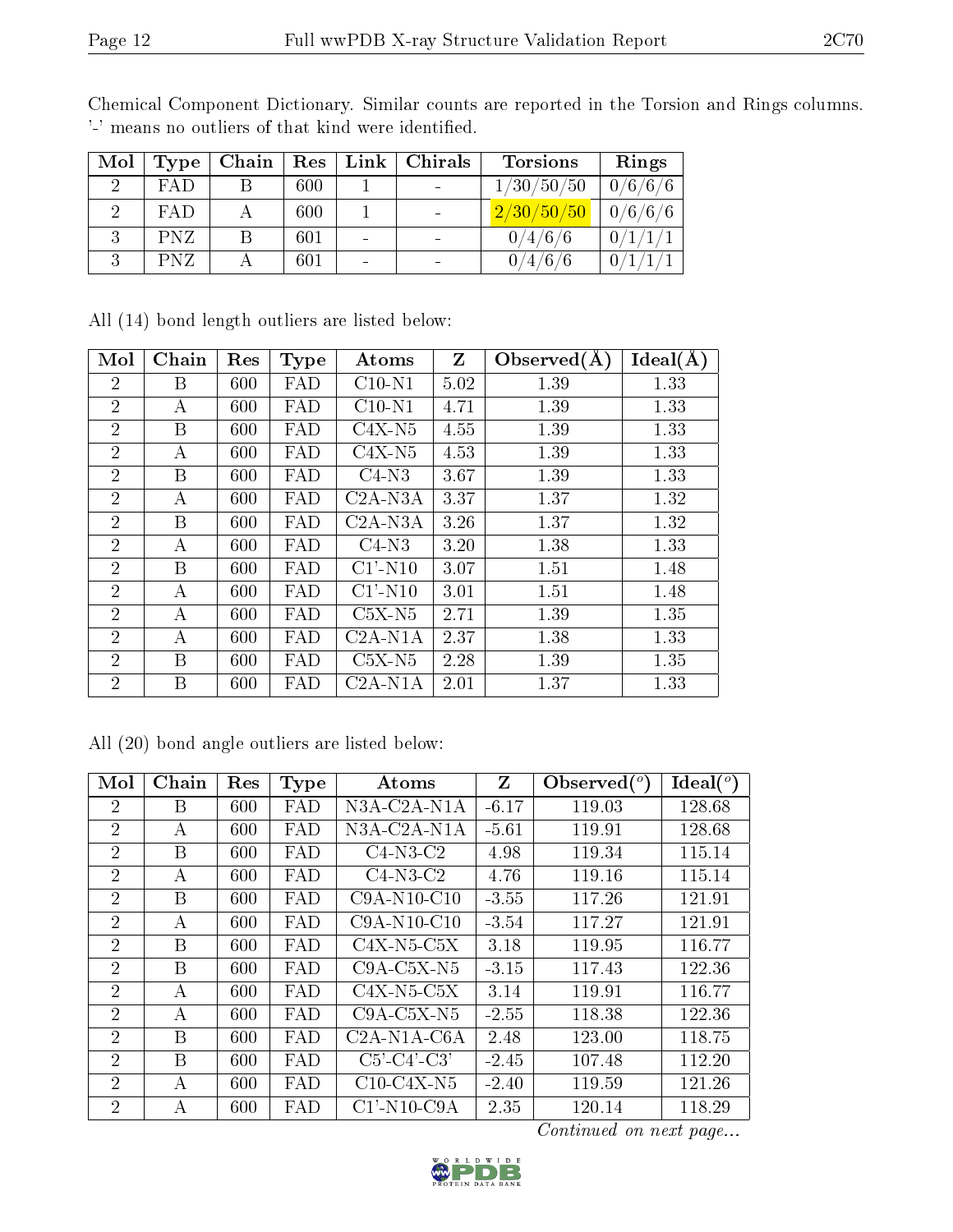| Mol            | Chain | Res | Type       | Atoms                                              | Z       | Observed $(°)$ | Ideal $(°)$ |
|----------------|-------|-----|------------|----------------------------------------------------|---------|----------------|-------------|
| $\overline{2}$ |       | 600 | <b>FAD</b> | $O4B$ -C1B-C2B                                     | $-2.29$ | 103.59         | 106.93      |
|                |       | 600 | <b>FAD</b> | $C4X-C4-N3$                                        | $-2.22$ | 120.40         | 123.43      |
| 2              | В     | 600 | FAD        | $O4B$ -C1B-C2B                                     | $-2.21$ | 103.69         | 106.93      |
| $\overline{2}$ |       | 600 | <b>FAD</b> | C <sub>4</sub> A-C <sub>5</sub> A-N <sub>7</sub> A | $-2.16$ | 107.14         | 109.40      |
| 2              |       | 600 | FA D       | $\overline{C}$ 1B-N9A-C4A                          | $-2.13$ | 122.89         | 126.64      |
| $\overline{2}$ |       | 600 | <b>FAD</b> | $C5'-C4'-C3'$                                      | $-2.06$ | 108.22         | 112.20      |

There are no chirality outliers.

All (3) torsion outliers are listed below:

| Mol | Chain | $\operatorname{Res}% \left( \mathcal{N}\right) \equiv\operatorname{Res}(\mathcal{N}_{0})\cap\mathcal{N}_{1}$ | Type | Atoms             |
|-----|-------|--------------------------------------------------------------------------------------------------------------|------|-------------------|
|     |       | 600                                                                                                          | FAI) | $PA-O3P-P-O5'$    |
|     |       | 600                                                                                                          | FAD  | $O4B-C4B-C5B-O5B$ |
|     |       | 600                                                                                                          | EA F | $O4B-C4B-C5B-O5B$ |

There are no ring outliers.

2 monomers are involved in 3 short contacts:

|  |     | Mol   Chain   Res   Type   Clashes   Symm-Clashes |
|--|-----|---------------------------------------------------|
|  | EAT |                                                   |
|  |     |                                                   |

The following is a two-dimensional graphical depiction of Mogul quality analysis of bond lengths, bond angles, torsion angles, and ring geometry for all instances of the Ligand of Interest. In addition, ligands with molecular weight > 250 and outliers as shown on the validation Tables will also be included. For torsion angles, if less then 5% of the Mogul distribution of torsion angles is within 10 degrees of the torsion angle in question, then that torsion angle is considered an outlier. Any bond that is central to one or more torsion angles identified as an outlier by Mogul will be highlighted in the graph. For rings, the root-mean-square deviation (RMSD) between the ring in question and similar rings identified by Mogul is calculated over all ring torsion angles. If the average RMSD is greater than 60 degrees and the minimal RMSD between the ring in question and any Mogul-identified rings is also greater than 60 degrees, then that ring is considered an outlier. The outliers are highlighted in purple. The color gray indicates Mogul did not find sufficient equivalents in the CSD to analyse the geometry.

![](_page_12_Picture_12.jpeg)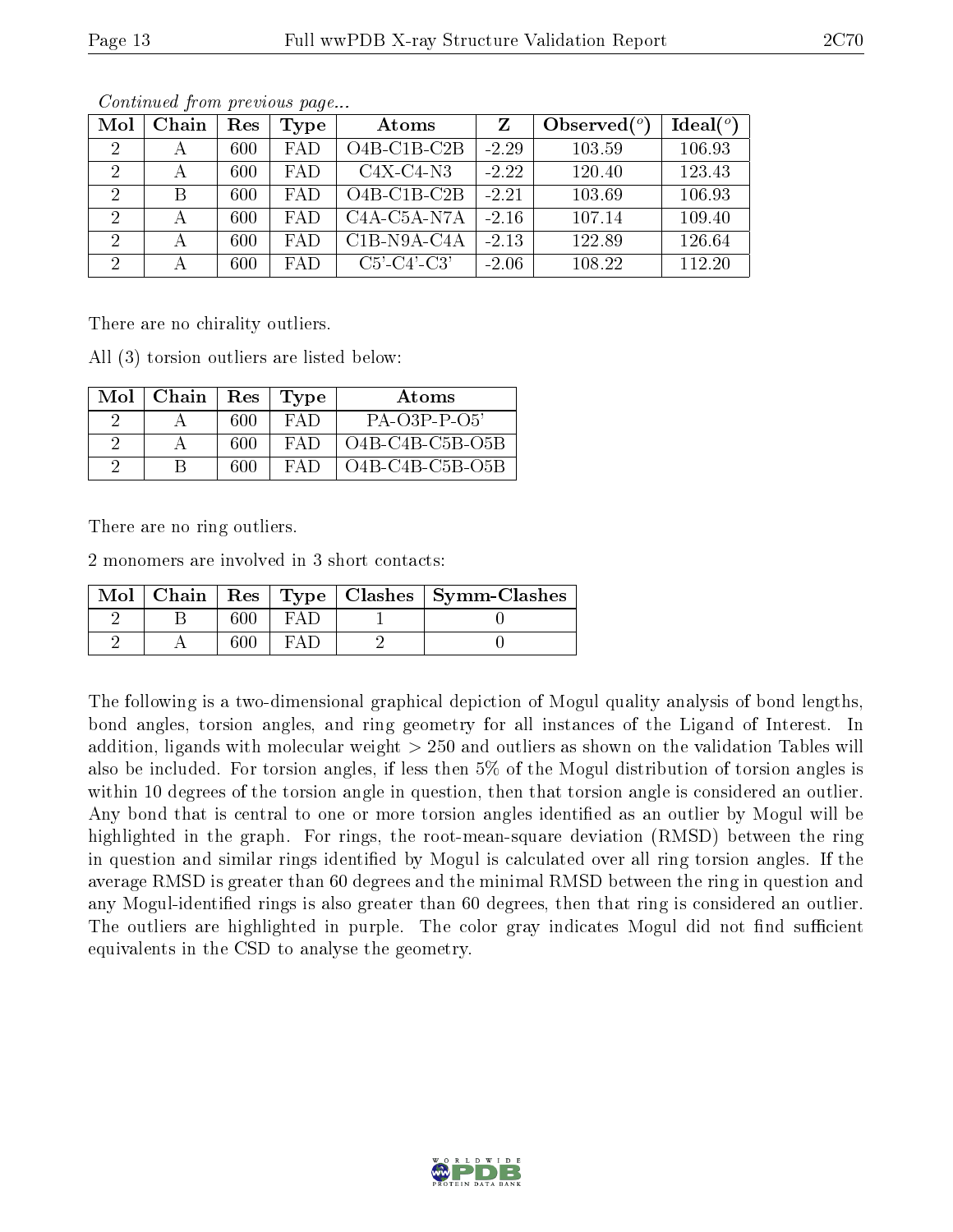![](_page_13_Figure_2.jpeg)

![](_page_13_Picture_4.jpeg)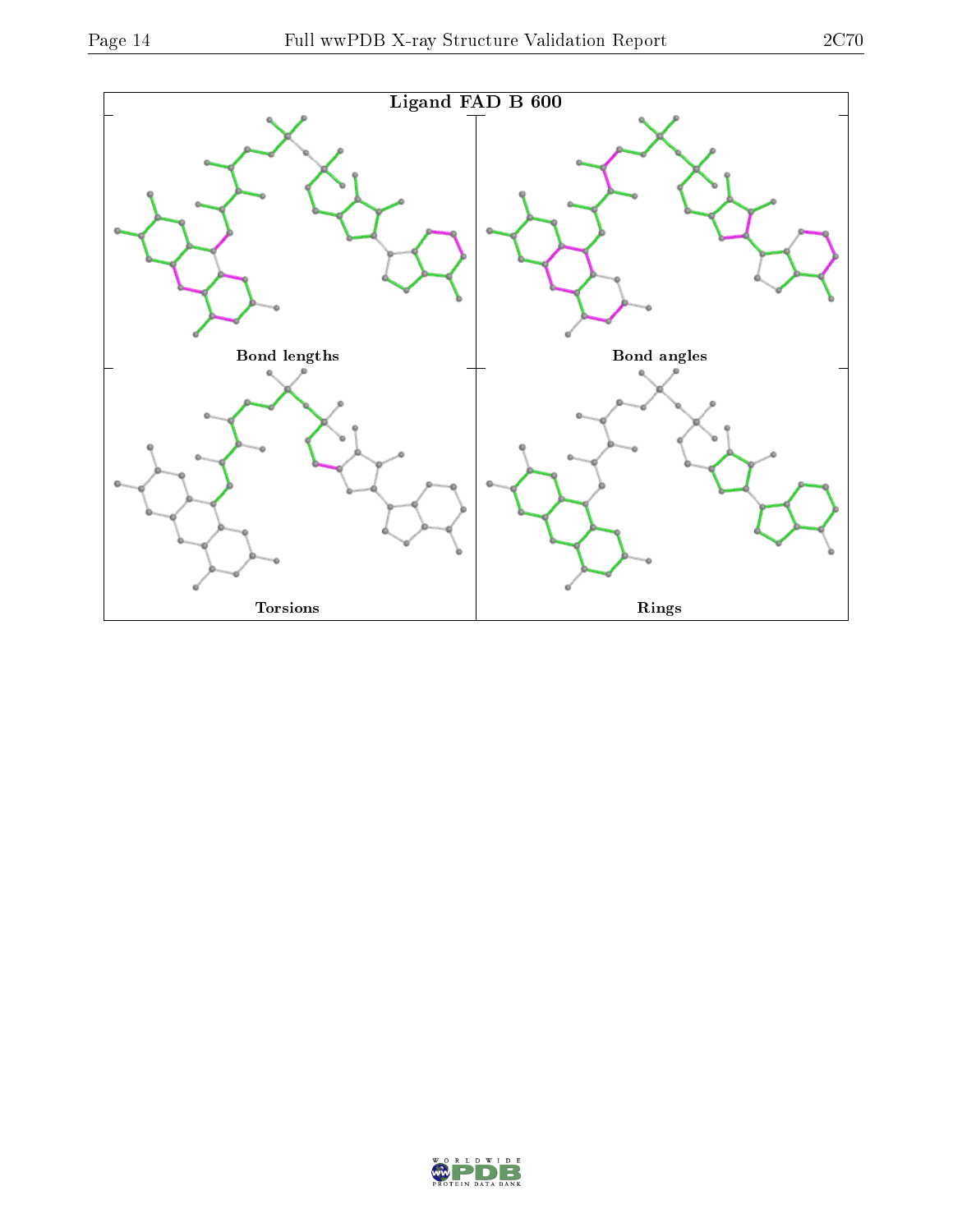![](_page_14_Figure_2.jpeg)

![](_page_14_Figure_3.jpeg)

## 5.7 [O](https://www.wwpdb.org/validation/2017/XrayValidationReportHelp#nonstandard_residues_and_ligands)ther polymers (i)

There are no such residues in this entry.

## 5.8 Polymer linkage issues (i)

There are no chain breaks in this entry.

![](_page_14_Picture_8.jpeg)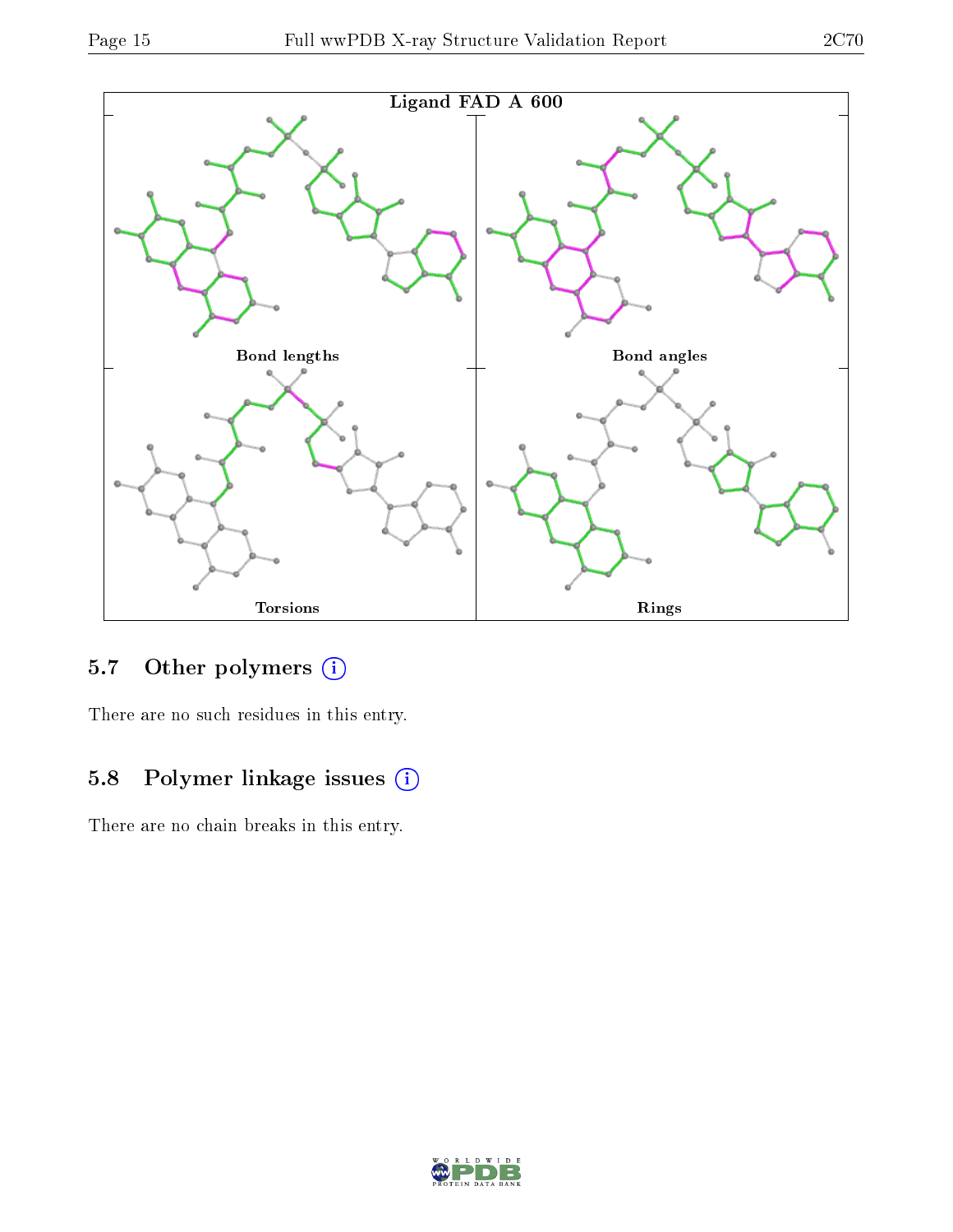## 6 Fit of model and data  $(i)$

## 6.1 Protein, DNA and RNA chains  $(i)$

In the following table, the column labelled  $#RSRZ> 2'$  contains the number (and percentage) of RSRZ outliers, followed by percent RSRZ outliers for the chain as percentile scores relative to all X-ray entries and entries of similar resolution. The OWAB column contains the minimum, median,  $95<sup>th</sup>$  percentile and maximum values of the occupancy-weighted average B-factor per residue. The column labelled ' $Q< 0.9$ ' lists the number of (and percentage) of residues with an average occupancy less than 0.9.

| Mol | Chain | Analysed        | ${ <\hspace{-1.5pt}{\mathrm{RSRZ}} \hspace{-1.5pt}>}$ | $\#\text{RSRZ}{>}2$                 | $\mid$ OWAB( $\rm \AA^2)$ ) | $\mid \text{Q}<$ $0.9$ |
|-----|-------|-----------------|-------------------------------------------------------|-------------------------------------|-----------------------------|------------------------|
|     |       | 499/520(95%)    | $-0.03$                                               | $20(4\%)$ 38<br>40                  | 15, 21, 39, 74              |                        |
|     |       | $494/520(95\%)$ | 0.07                                                  | $11(2\%)$ 62<br>64                  | 15, 21, 38, 59              |                        |
| All | All   | 993/1040(95%)   | 0.02                                                  | 31 $(3\%)$<br>52 <sup>°</sup><br>49 | 15, 21, 38, 74              |                        |

All (31) RSRZ outliers are listed below:

| Mol            | Chain                     | Res | Type                    | <b>RSRZ</b>      |
|----------------|---------------------------|-----|-------------------------|------------------|
| $\mathbf{1}$   | Β                         | 495 | LEU                     | 7.4              |
| $\mathbf{1}$   | $\mathbf A$               | 500 | THR                     | 6.4              |
| $\overline{1}$ | B                         | 494 | $\rm{ARG}$              | 4.9              |
| $\overline{1}$ | $\boldsymbol{A}$          | 499 | <b>THR</b>              | 4.1              |
| $\overline{1}$ | $\overline{\rm A}$        | 501 | <b>ILE</b>              | $\overline{3.7}$ |
| $\overline{1}$ | $\boldsymbol{\mathrm{B}}$ | 496 | ILE                     | $\overline{3.5}$ |
| $\overline{1}$ | $\overline{\rm A}$        | 497 | <b>GLY</b>              | $\overline{3.5}$ |
| $\overline{1}$ | $\overline{\rm A}$        | 496 | <b>ILE</b>              | 3.3              |
| $\overline{1}$ | $\overline{\mathrm{B}}$   | 243 | GLU                     | $\overline{3.1}$ |
| $\overline{1}$ | $\overline{\mathrm{B}}$   | 107 | <b>TRP</b>              | 3.0              |
| $\overline{1}$ | $\overline{\rm A}$        | 494 | $\rm{ARG}$              | 2.9              |
| $\overline{1}$ | $\overline{\mathrm{B}}$   | 242 | $\overline{\rm{ARG}}$   | $2.8\,$          |
| $\overline{1}$ | $\overline{\mathrm{B}}$   | 482 | <b>LEU</b>              | 2.8              |
| $\overline{1}$ | $\overline{\rm A}$        | 482 | <b>LEU</b>              | $2.\overline{7}$ |
| $\overline{1}$ | $\overline{A}$            | 498 | <b>LEU</b>              | 2.7              |
| $\overline{1}$ | $\overline{\rm A}$        | 481 | PHE                     | $2.6\,$          |
| $\overline{1}$ | $\overline{\rm A}$        | 224 | <b>LEU</b>              | $\overline{2.6}$ |
| $\mathbf{1}$   | $\boldsymbol{A}$          | 3   | <b>ASN</b>              | 2.4              |
| $\mathbf{1}$   | $\overline{\rm A}$        | 252 | <b>HIS</b>              | 2.4              |
| $\overline{1}$ | $\overline{\rm A}$        | 480 | <b>THR</b>              | $\overline{2.3}$ |
| $\overline{1}$ | $\boldsymbol{A}$          | 246 | <b>LEU</b>              | 2.3              |
| $\overline{1}$ | A                         | 243 | GLU                     | 2.3              |
| $\overline{1}$ | $\boldsymbol{A}$          | 107 | TRP                     | 2.3              |
| $\overline{1}$ | А                         | 302 | $\overline{\text{LYS}}$ | $2.\overline{2}$ |

![](_page_15_Picture_10.jpeg)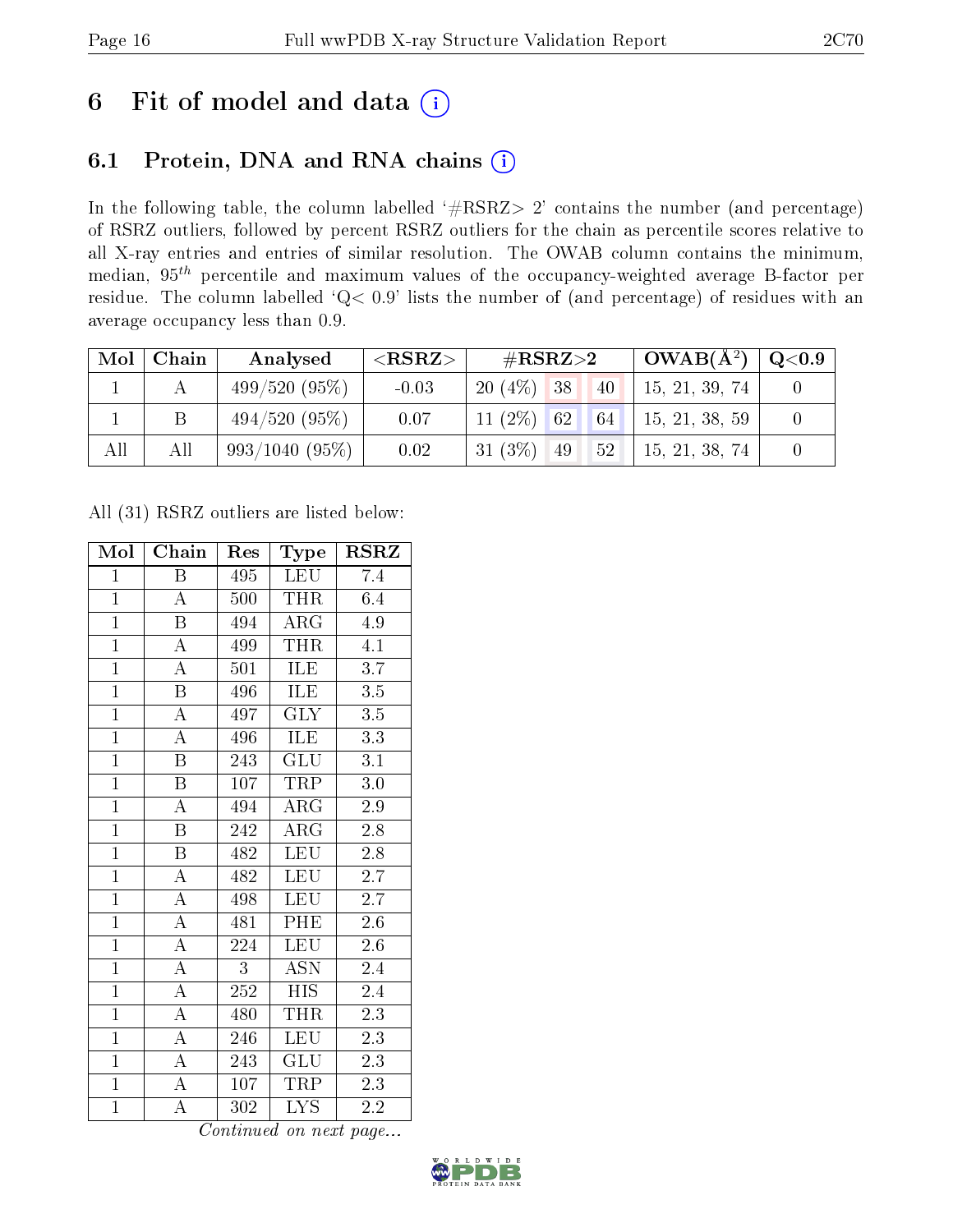| Mol | Chain | Res | <b>Type</b> | $\overline{\text{RSR}}$ |
|-----|-------|-----|-------------|-------------------------|
|     | А     | 23  | LEU         | 2.2                     |
|     | В     | 291 | LEU         | 2.2                     |
|     | В     | 460 | <b>ASP</b>  | 2.2                     |
|     |       | 242 | ARG         | 2.2                     |
| 1   | В     | 246 | LEU         | 2.1                     |
|     |       |     | <b>LYS</b>  | 2.1                     |
|     |       | 493 | LEU         | 2.0                     |

### 6.2 Non-standard residues in protein, DNA, RNA chains  $(i)$

There are no non-standard protein/DNA/RNA residues in this entry.

#### 6.3 Carbohydrates  $(i)$

There are no carbohydrates in this entry.

### 6.4 Ligands  $(i)$

In the following table, the Atoms column lists the number of modelled atoms in the group and the number defined in the chemical component dictionary. The B-factors column lists the minimum, median,  $95<sup>th</sup>$  percentile and maximum values of B factors of atoms in the group. The column labelled  $Q < 0.9$ ' lists the number of atoms with occupancy less than 0.9.

| Mol | Type       | Chain | $\operatorname{Res}% \left( \mathcal{N}\right) \equiv\operatorname{Res}(\mathcal{N}_{0},\mathcal{N}_{0})$ | Atoms | <b>RSCC</b> | <b>RSR</b> | $\mathbf{B}\text{-factors}(\mathbf{A}^2)$ | Q <sub>0.9</sub> |
|-----|------------|-------|-----------------------------------------------------------------------------------------------------------|-------|-------------|------------|-------------------------------------------|------------------|
|     | <b>PNZ</b> |       | 601                                                                                                       |       | 0.85        | 0.18       | 25, 33, 39, 39                            |                  |
|     | <b>PNZ</b> |       | 601                                                                                                       |       | 0.94        | 0.14       | 25, 33, 39, 39                            |                  |
|     | <b>FAD</b> |       | 600                                                                                                       | 53/53 | 0.98        | 0.13       | 14, 16, 18, 19                            |                  |
|     | FAD        |       | 600                                                                                                       | 53/53 | 0.98        | 0.09       | 14, 16, 18, 19                            |                  |

The following is a graphical depiction of the model fit to experimental electron density of all instances of the Ligand of Interest. In addition, ligands with molecular weight  $> 250$  and outliers as shown on the geometry validation Tables will also be included. Each fit is shown from different orientation to approximate a three-dimensional view.

![](_page_16_Picture_13.jpeg)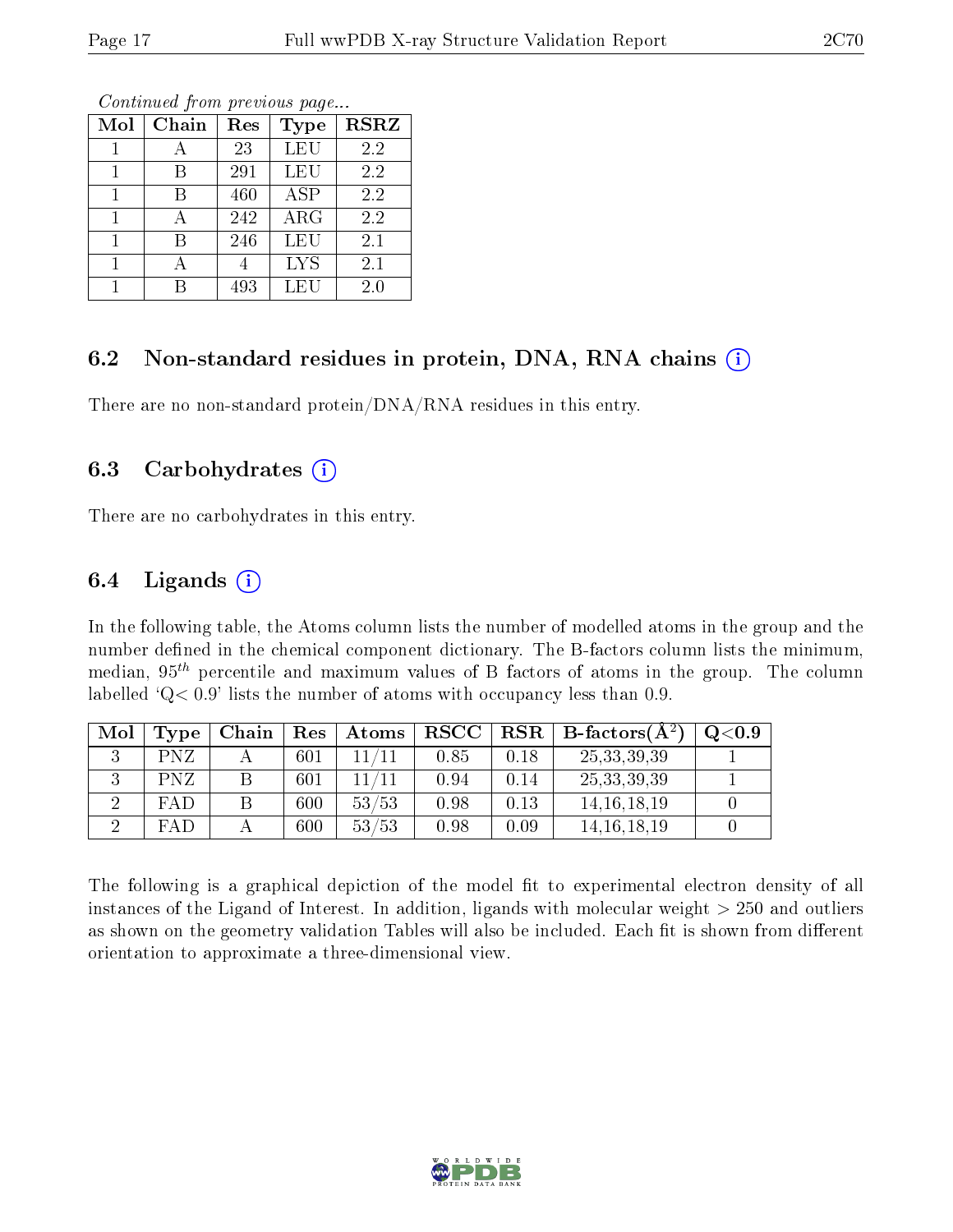![](_page_17_Figure_3.jpeg)

![](_page_17_Picture_4.jpeg)